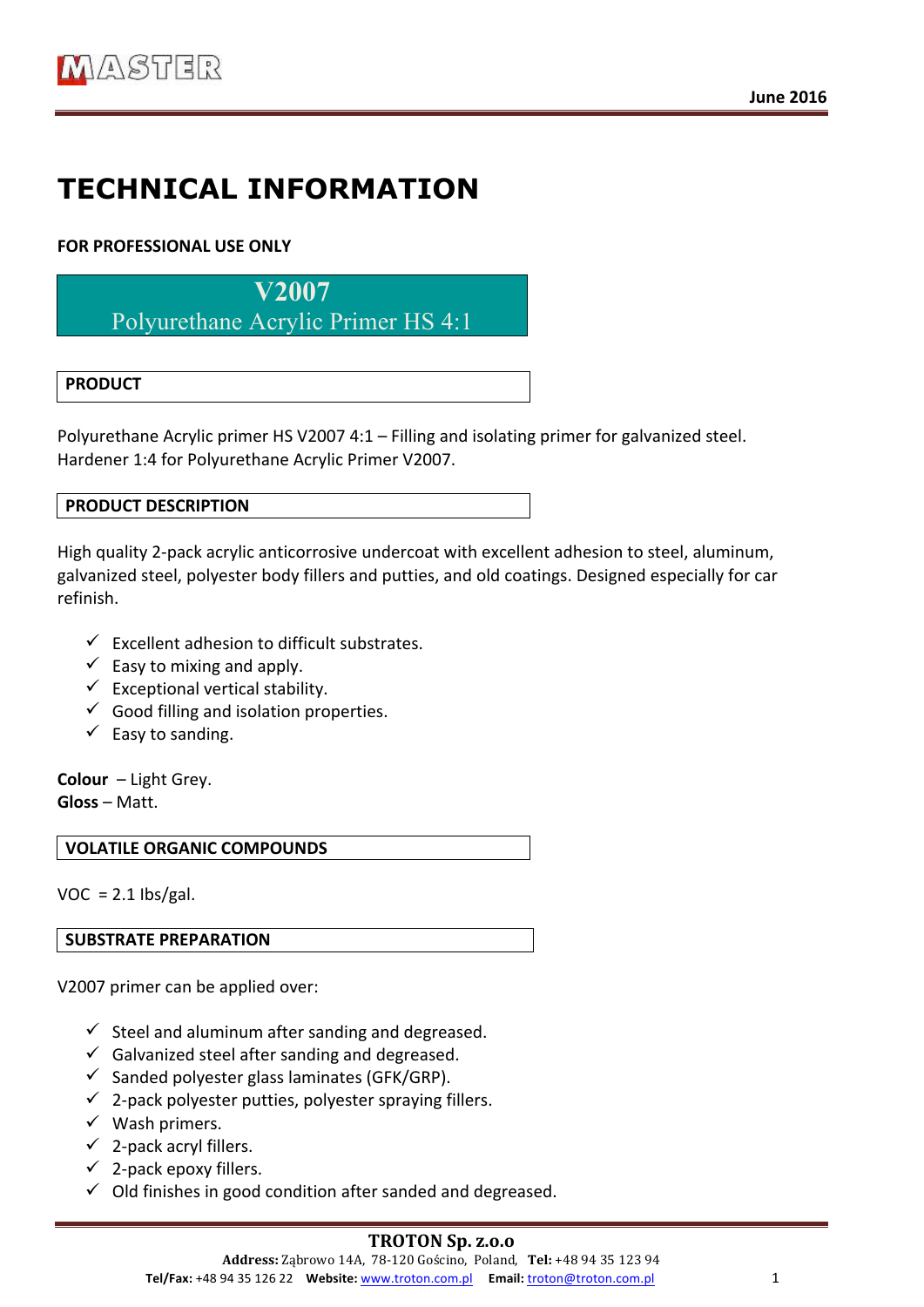Good Surface preparation is necessary to achieve the best results of repairs. Recommended abrasive paper with gradation as follows:

- grinding by hand (dry or wet): P280÷P320 (GRP P400).

- grinding by machine (dry) : P180÷P220.

## **APPLICATION PROCESS**

|   | <b>Application</b><br>For car refinish as a filling primer or isolating coating.                                                                                                                                                         |
|---|------------------------------------------------------------------------------------------------------------------------------------------------------------------------------------------------------------------------------------------|
|   | <b>Mixing Ratio</b><br>by volume                                                                                                                                                                                                         |
|   | Primer<br>4<br>Hardener<br>$\mathbf{1}$<br>Thinner<br>Not necessary                                                                                                                                                                      |
|   | Mix well until smooth mixture is achieved                                                                                                                                                                                                |
| S | <b>Spraying Viscosity</b><br>30 seconds at 20°C                                                                                                                                                                                          |
|   | <b>Pot Life</b><br>Approx. 1 hour 30 minutes at 20°C.                                                                                                                                                                                    |
|   | <b>Number of layers</b>                                                                                                                                                                                                                  |
|   | 1÷3 layers; 60÷300µm depending on the size of the gun nozzle.<br>Parameters for RP spray gun<br>Nozzle: 1,6÷2,0 mm; Pressure : 2,0-2,5 bar.<br>Parameters for HVLP spray gun<br>Nozzle: 1,5÷1,9 mm; pressure inside the nozzle: 0,7 bar. |
|   | <b>Evaporation Time</b>                                                                                                                                                                                                                  |
|   | Between coats:<br>$10 \div 15$ minutes<br>Before baking:<br>20 minutes                                                                                                                                                                   |
|   | Evaporation time depends on temperature and film thickness.                                                                                                                                                                              |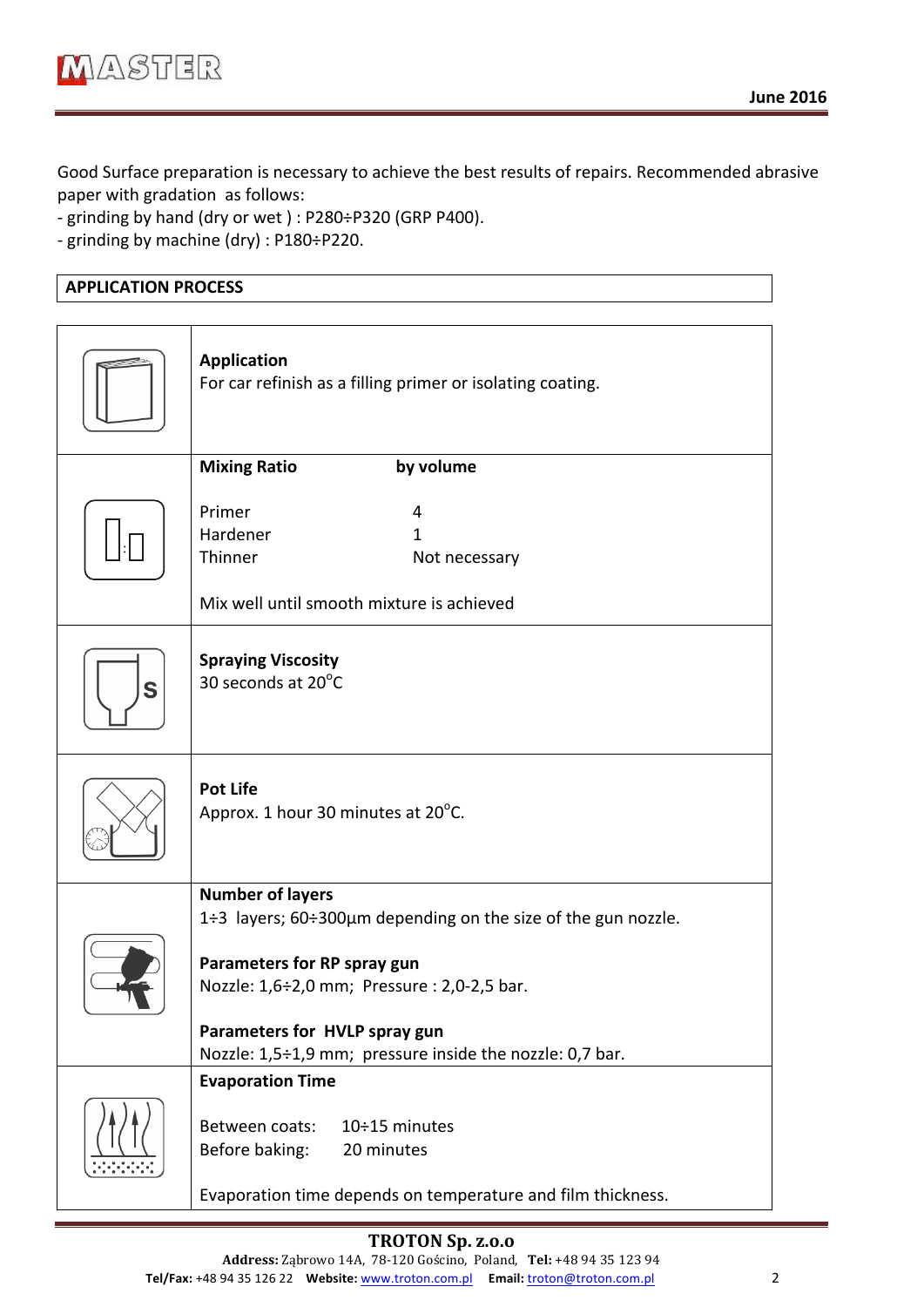

| Curing time at 20°C:                                                                                                                                                                                                                                                                                                                                          |
|---------------------------------------------------------------------------------------------------------------------------------------------------------------------------------------------------------------------------------------------------------------------------------------------------------------------------------------------------------------|
| Thick coating $/130\div 300 \mu m$ is ready to sand after drying overnight.                                                                                                                                                                                                                                                                                   |
| Thin film /60÷130 $\mu$ m/ is ready to sand after 3÷4 h.                                                                                                                                                                                                                                                                                                      |
| Curing time at 60°C object temperature:<br>Thick coating /130÷300 $\mu$ m/ is ready for sand after baking for 35÷40<br>minutes and cooling down (about 2 h).<br>Thin film $/60 \div 130 \mu m/$ is ready to sand after baking for 25 $\div 30$ minutes<br>and cooling down (about 2 h).<br>Temperature below 20°C significantly decreases the hardening time. |
|                                                                                                                                                                                                                                                                                                                                                               |
| <b>IR Drying</b>                                                                                                                                                                                                                                                                                                                                              |
| Thick coating $/130\div 250\mu m$ : 15 $\div 20$ minutes under short wave.                                                                                                                                                                                                                                                                                    |
| Thin film /60÷130 $\mu$ m/: 10÷15 minutes under short wave.                                                                                                                                                                                                                                                                                                   |
|                                                                                                                                                                                                                                                                                                                                                               |
| Drying time may change depending on the type of heater.                                                                                                                                                                                                                                                                                                       |
| <b>Dry Sanding:</b>                                                                                                                                                                                                                                                                                                                                           |
| Grinding Machine: P360÷P500.                                                                                                                                                                                                                                                                                                                                  |
| Hand Sanding: P280÷P360.                                                                                                                                                                                                                                                                                                                                      |
|                                                                                                                                                                                                                                                                                                                                                               |
|                                                                                                                                                                                                                                                                                                                                                               |
| <b>Wet Sanding:</b>                                                                                                                                                                                                                                                                                                                                           |
| Hand Sanding: P600÷P1000.                                                                                                                                                                                                                                                                                                                                     |
|                                                                                                                                                                                                                                                                                                                                                               |
|                                                                                                                                                                                                                                                                                                                                                               |

#### **FURTHER WORK**

V2007 primer can be directly over coated with:

- $\checkmark$  2-pack acrylic topcoats.
- $\checkmark$  1-pack basecoats.

#### **GENERAL NOTES**

- $\checkmark$  Do not exceed recommended doses of hardener!
- $\checkmark$  The best repair results you can achieve at room temperature. Temperature in body shop and temperature of a product should be the same.
- $\checkmark$  When working with 2K products, clean the guns and equipment immediately after use.
- $\checkmark$  The rooms should be well ventilated.